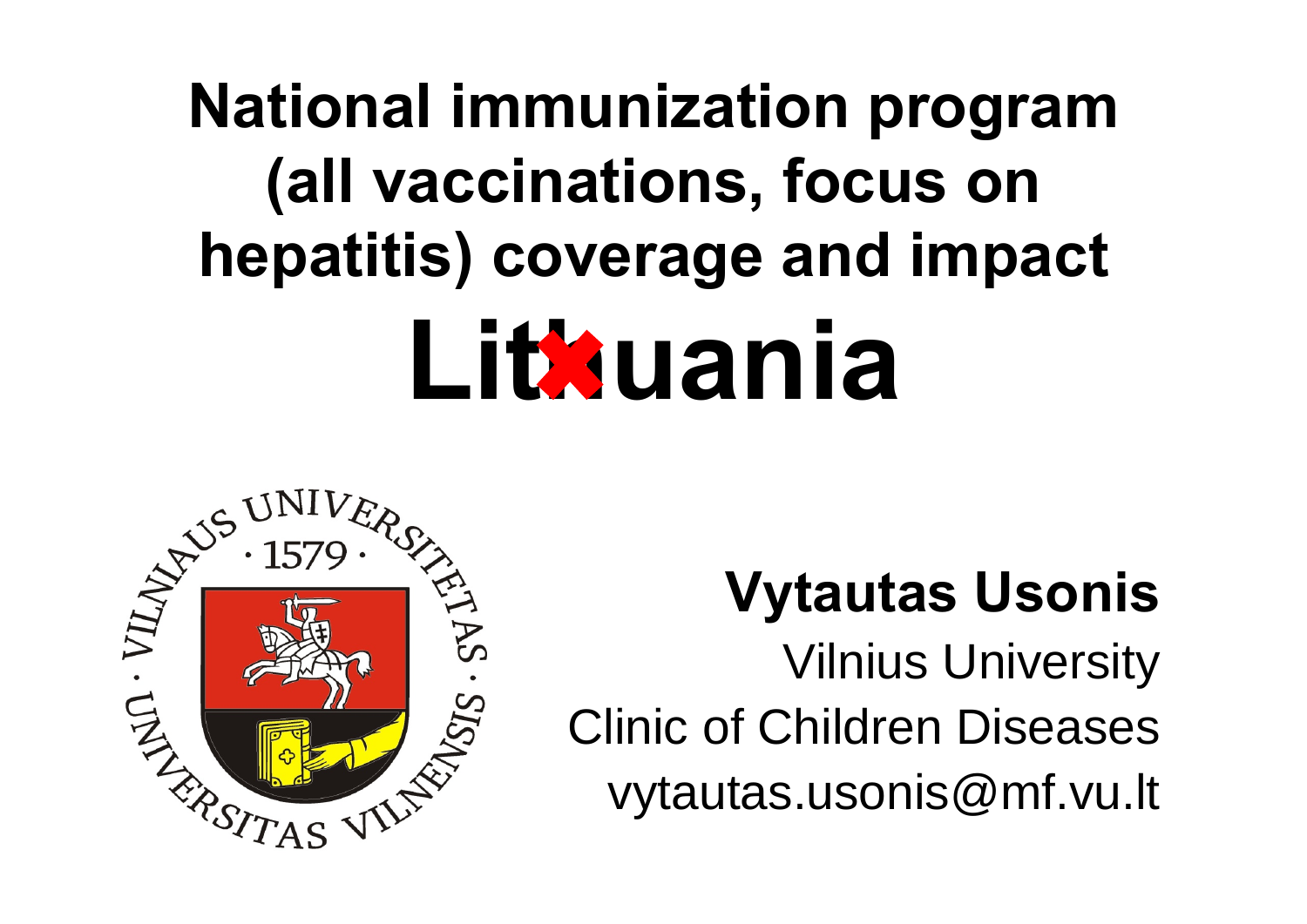## **VH-A in Lituania: number of cases**

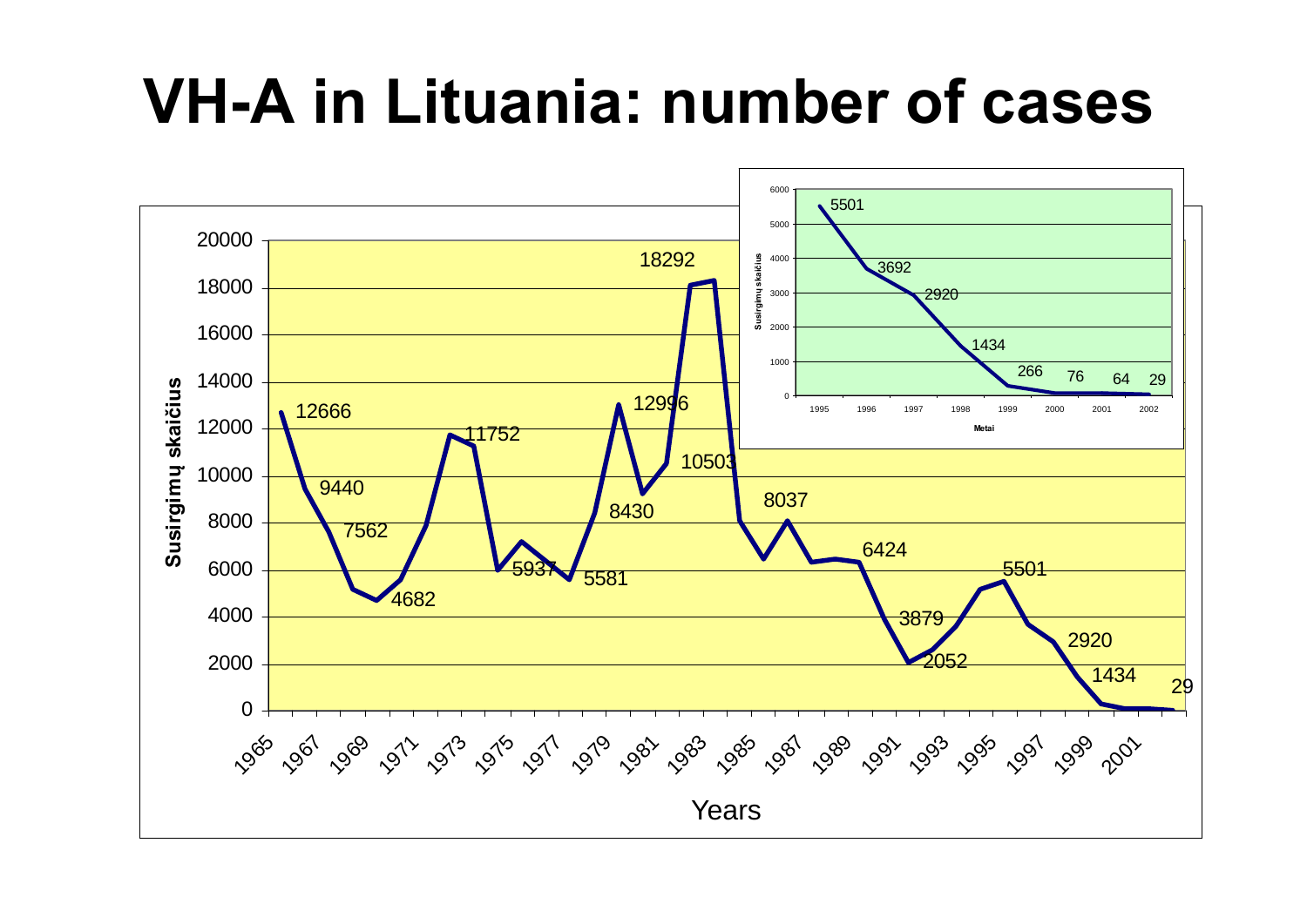## VH-A in Lithuania: incidence per 100 000

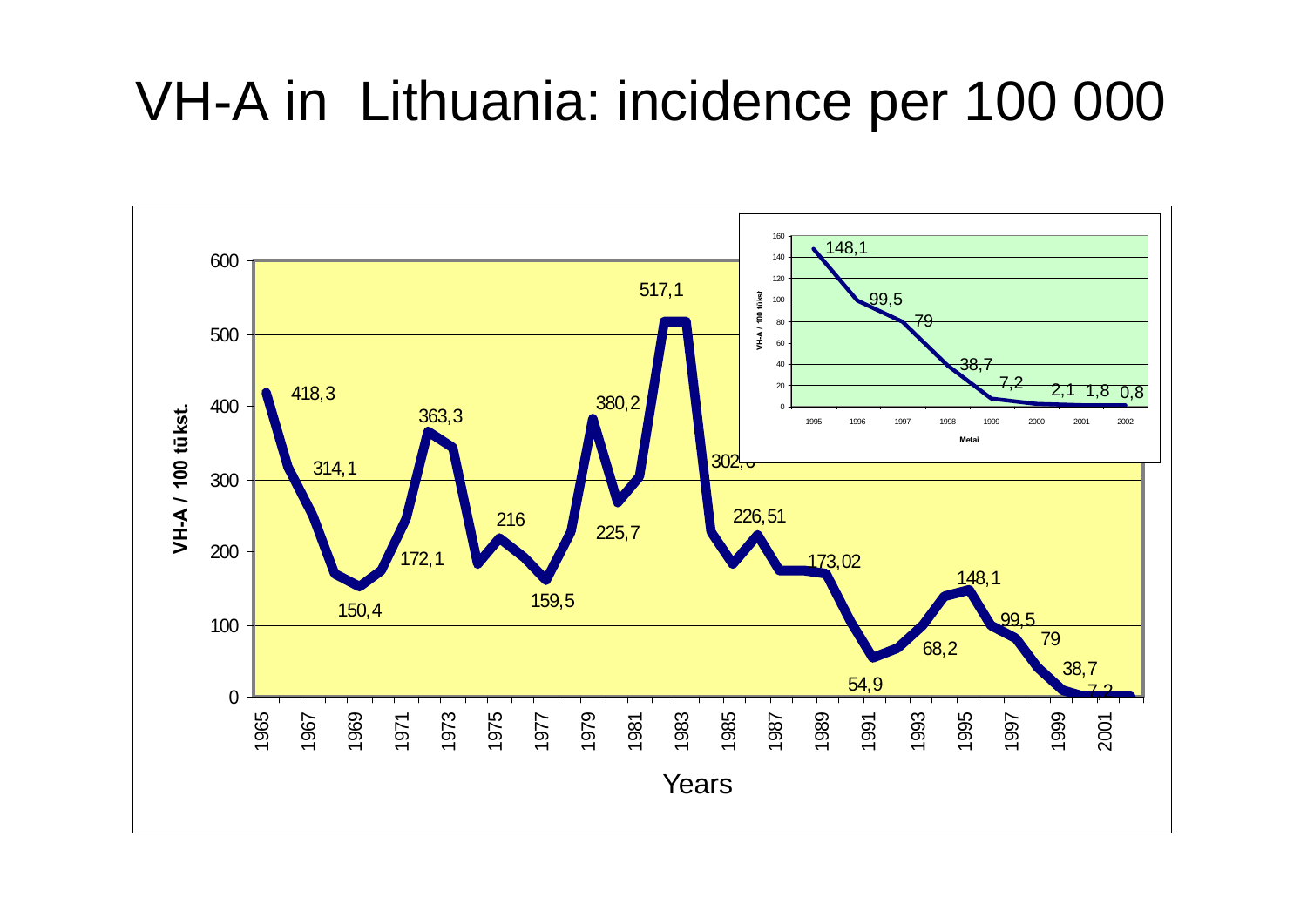### VH-A in Lituania

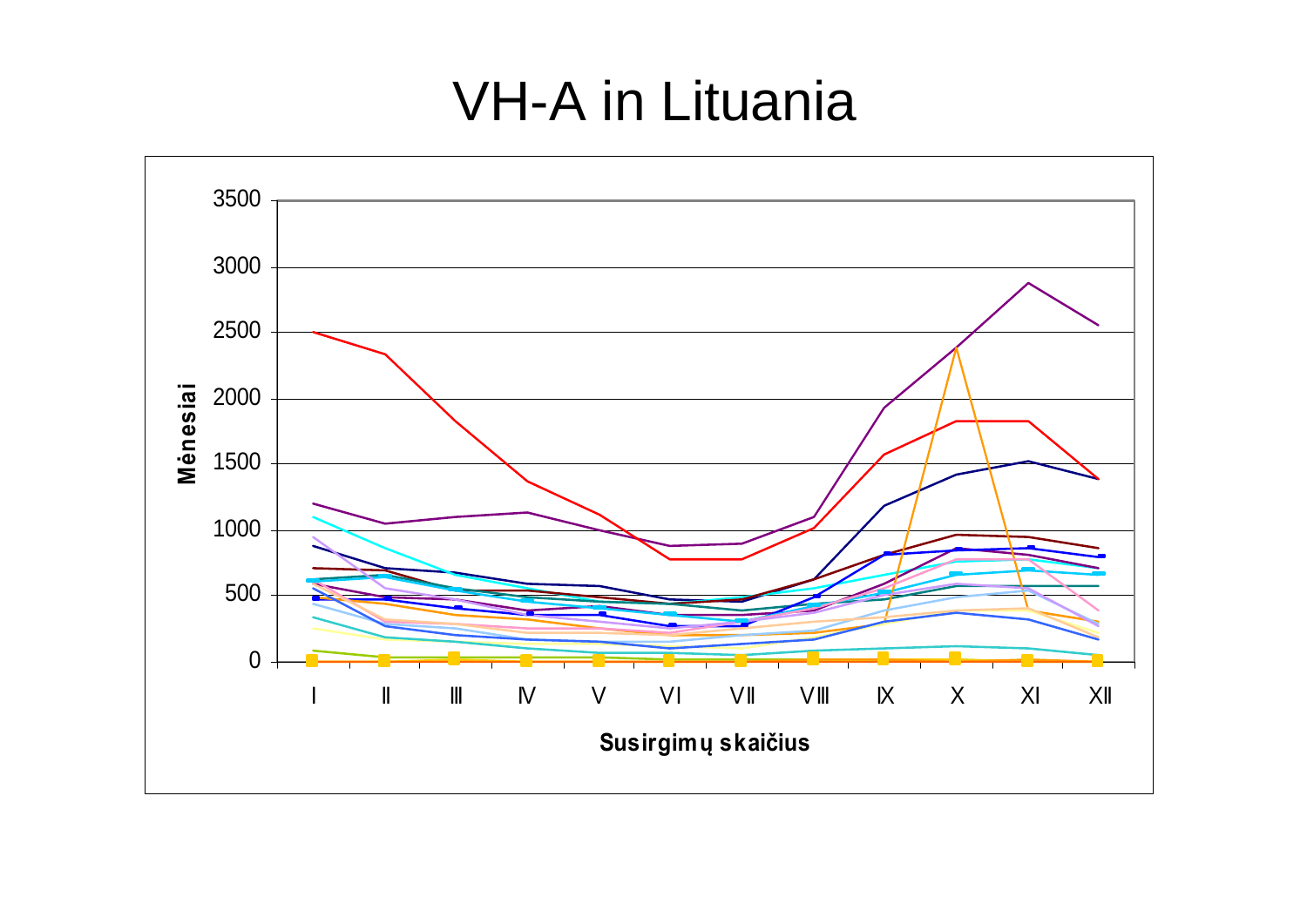

### **First National Program on Immunisation (NIP) was developed according to the WHO recommendations**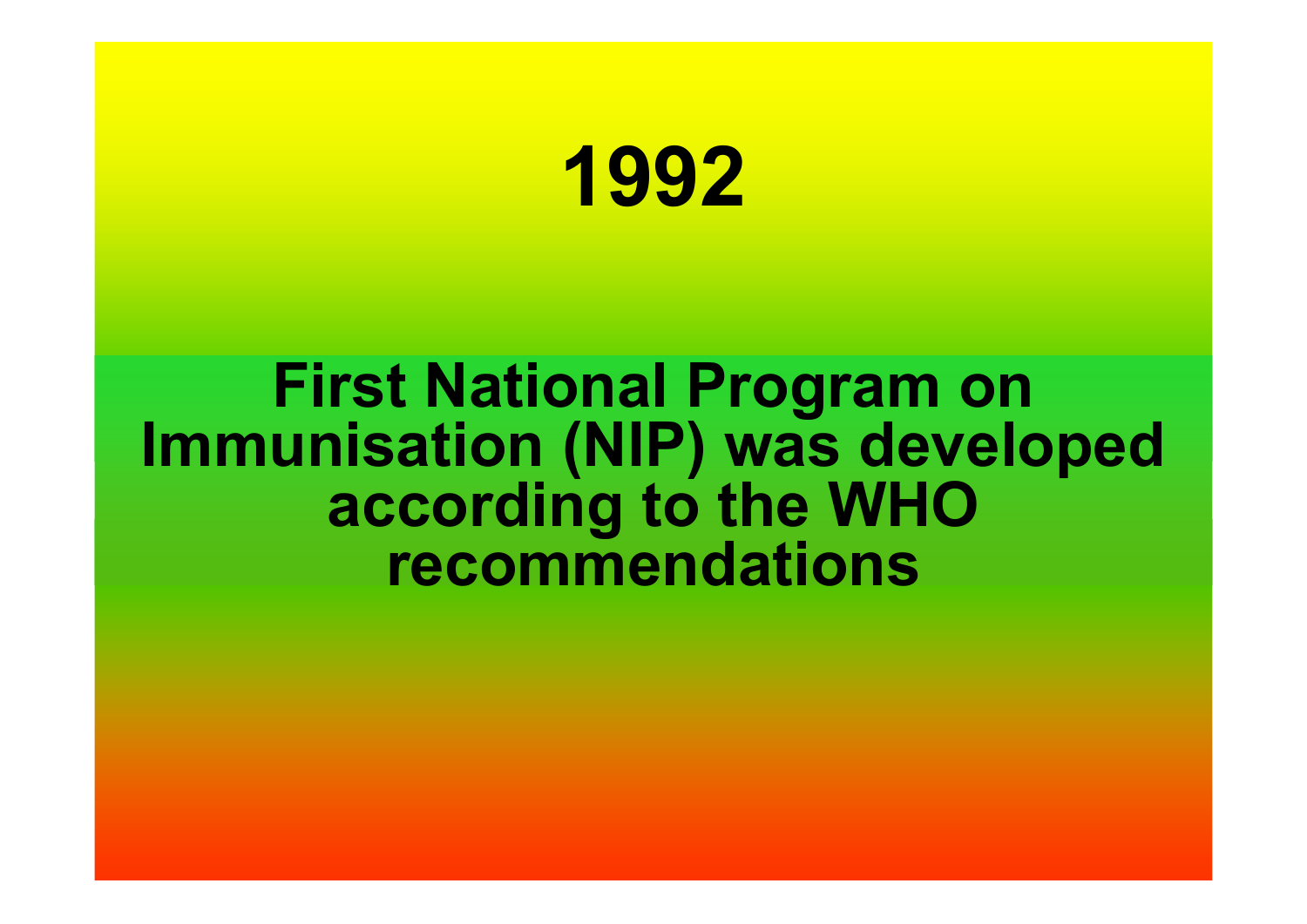| <b>Vaccine</b> |                               |              |                     |            |          |           |                |           |                  |                |                    |
|----------------|-------------------------------|--------------|---------------------|------------|----------|-----------|----------------|-----------|------------------|----------------|--------------------|
|                | $2 - 3$<br>days               | 1<br>mth     | $\mathbf{3}$<br>mth | 4,5<br>mth | 6<br>mth | 11<br>mth | 15-16,5<br>mth | 18<br>mth | $6 - 7$<br>years | 12<br>years    | $15 - 16$<br>years |
| <b>BCG</b>     | <b>BCG-1</b><br><b>BCG-1*</b> |              |                     |            |          |           |                |           | <b>BCG-2</b>     |                | $BC - 3$           |
|                |                               |              |                     |            |          |           |                |           |                  |                |                    |
| <b>DTPw</b>    |                               |              | DTP-1DTP-2 DTP-3    |            |          |           |                | DTP-4     | <b>DT-5</b>      |                | $Td-6$             |
| <b>Polio</b>   |                               |              | IPV-1               |            |          |           |                | IPV-3     | OPV-4            | OPV-5          |                    |
| <b>Measles</b> |                               |              |                     |            |          |           | <b>Measles</b> |           |                  | <b>Measles</b> |                    |
| <b>Mumps</b>   |                               | <b>Mumps</b> |                     |            |          |           |                |           | <b>Mumps</b>     |                |                    |
| <b>Rubella</b> |                               |              |                     |            |          |           | <b>Rubella</b> |           |                  | <b>Rubella</b> |                    |

\*BCG-1 at the age of 11 months additional dose of BCG if no post-vaccinal scar is documented

#### **Since 1993 in Lituania only international standard quality vaccines are used**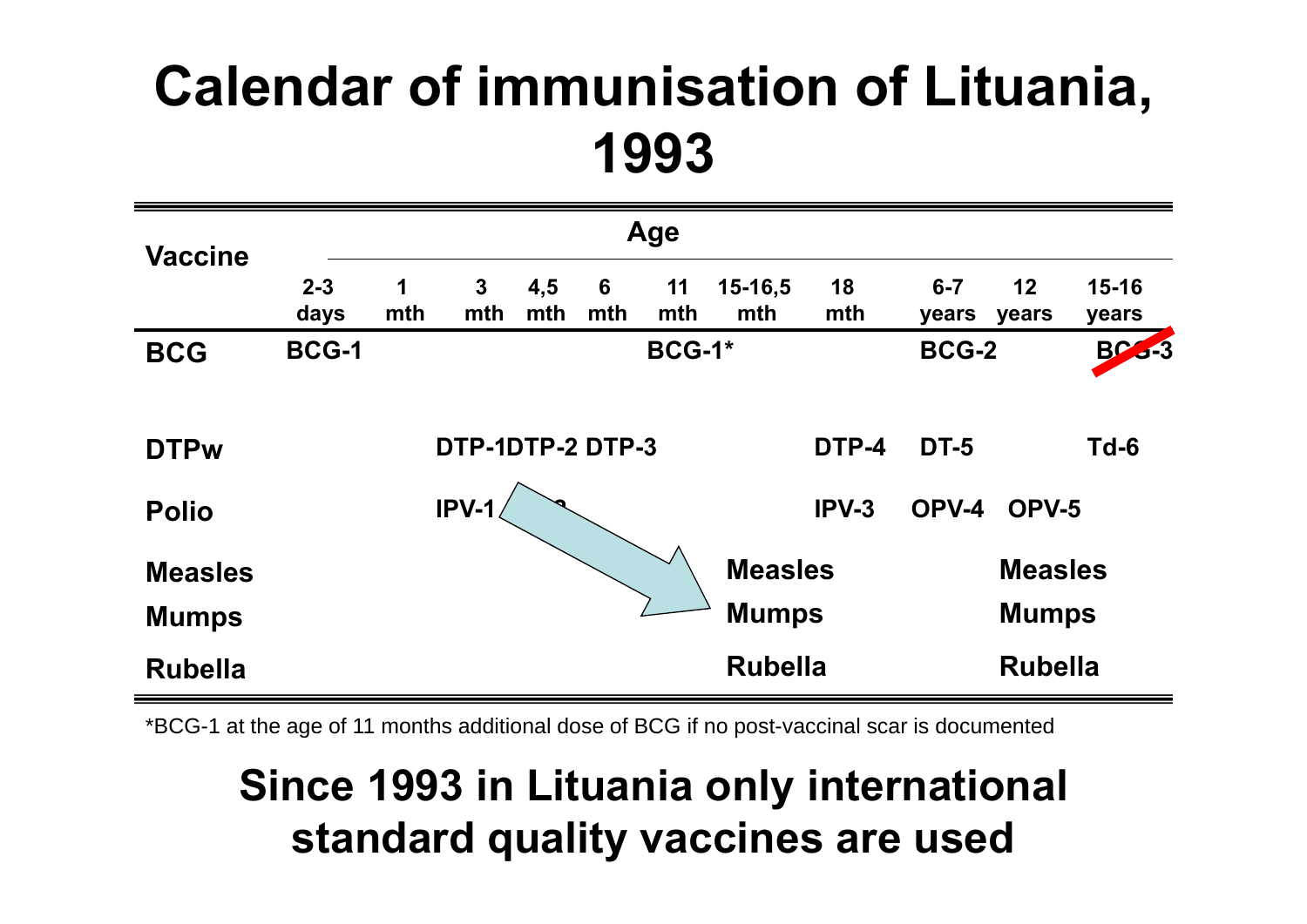## **Calendar of immunisation of Lituania, 1996 Basic calendar**

| <b>Vaccine</b>                 |                 |               |                     |            |          |                                |                    |              |                  |                |                    |  |
|--------------------------------|-----------------|---------------|---------------------|------------|----------|--------------------------------|--------------------|--------------|------------------|----------------|--------------------|--|
|                                | $2 - 3$<br>days | 1<br>mth      | $\mathbf{3}$<br>mth | 4,5<br>mth | 6<br>mth | 11<br>mth                      | $15 - 16,5$<br>mth | 18<br>mth    | $6 - 7$<br>years | 12<br>years    | $15 - 16$<br>years |  |
| <b>BCG</b>                     | <b>BCG-1</b>    | <b>BCG-1*</b> |                     |            |          |                                |                    | <b>BCG-2</b> |                  |                |                    |  |
|                                |                 |               |                     |            |          |                                |                    |              |                  |                |                    |  |
| <b>DTPw</b>                    |                 |               | DTP-1DTP-2 DTP-3    |            |          |                                |                    | DTP-4        | <b>DT-5</b>      |                | $Td-6$             |  |
| <b>Polio</b>                   |                 |               | <b>IPV-1 IPV-2</b>  |            |          |                                |                    | $IPV-3$      | OPV-4            | OPV-5          |                    |  |
| <b>Measles</b>                 |                 |               |                     |            |          | <b>Measles</b><br><b>Mumps</b> |                    |              | <b>Measles</b>   |                |                    |  |
| <b>Mumps</b><br><b>Rubella</b> |                 |               |                     |            |          |                                | <b>Rubella</b>     |              |                  | <b>Rubella</b> |                    |  |

\*BCG-1 at the age of 11 months additional dose of BCG if no post-vaccinal scar is documented

#### **Since 1996 in additional to Basic calendar other vaccines were foreseen if parents/vaccinees cover expenses**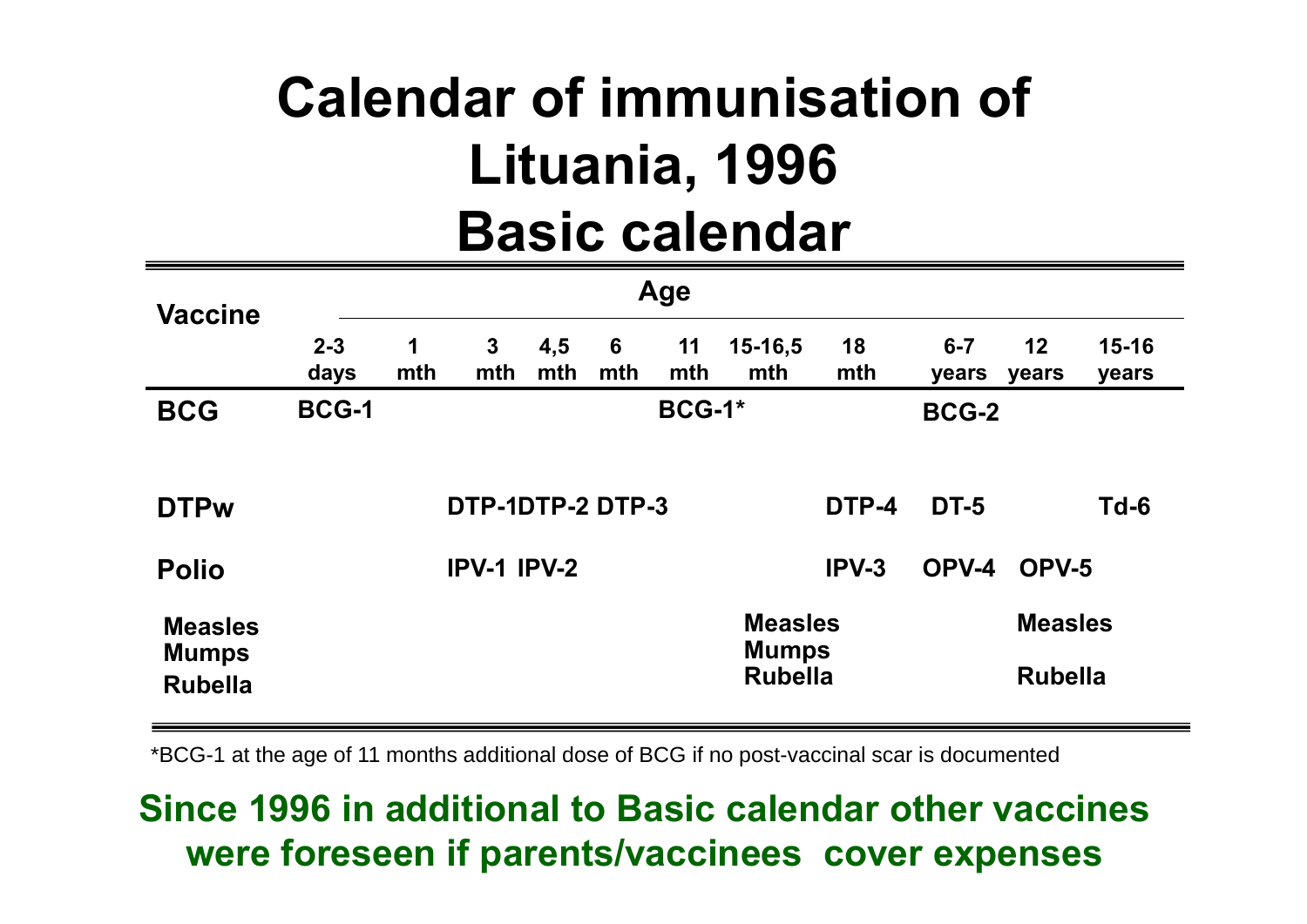

\*BCG-1 at the age of 11 months additional dose of BCG if no post-vaccinal scar is documented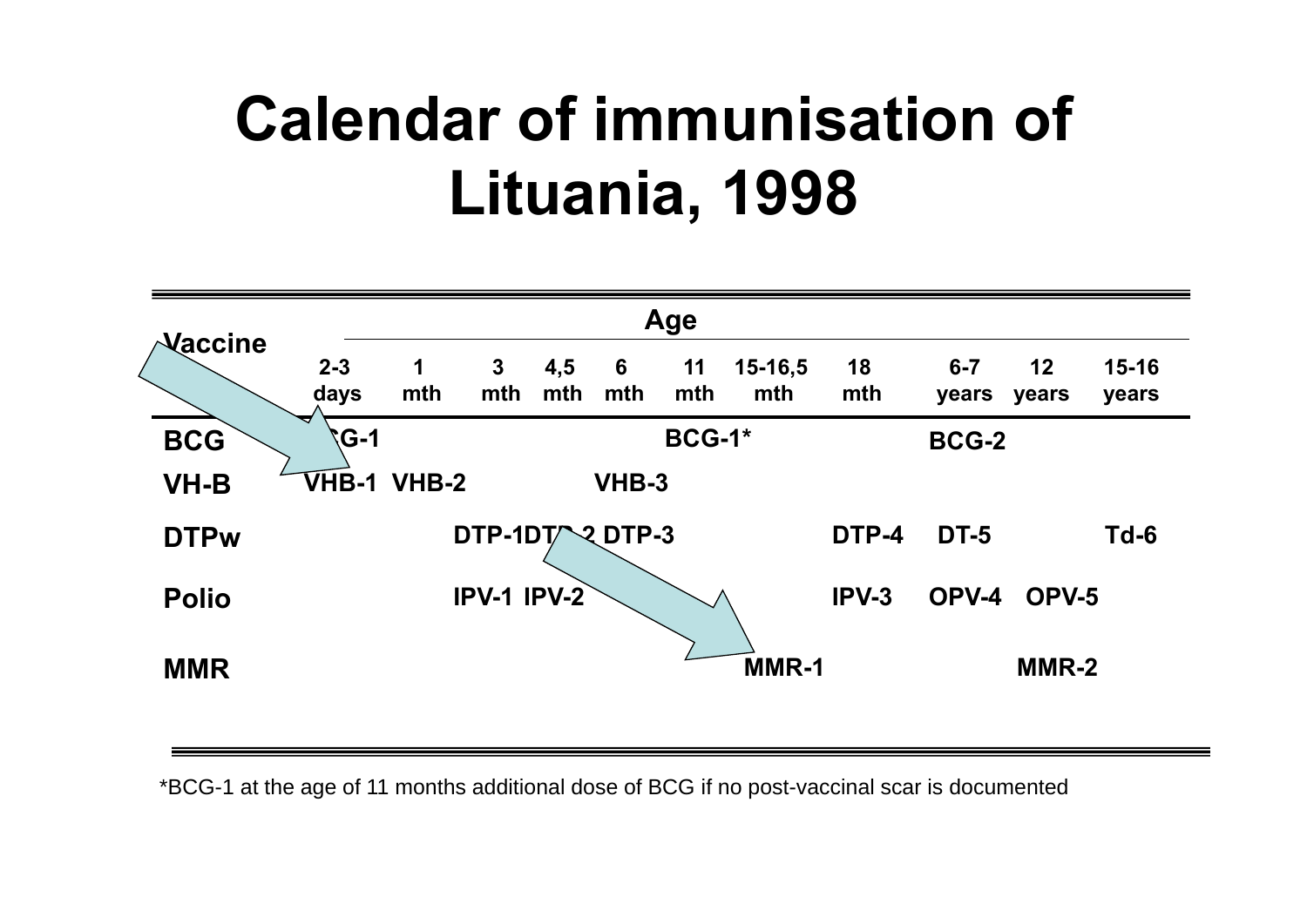### **Fulminant viral hepatitis -B, 1997.05.07**

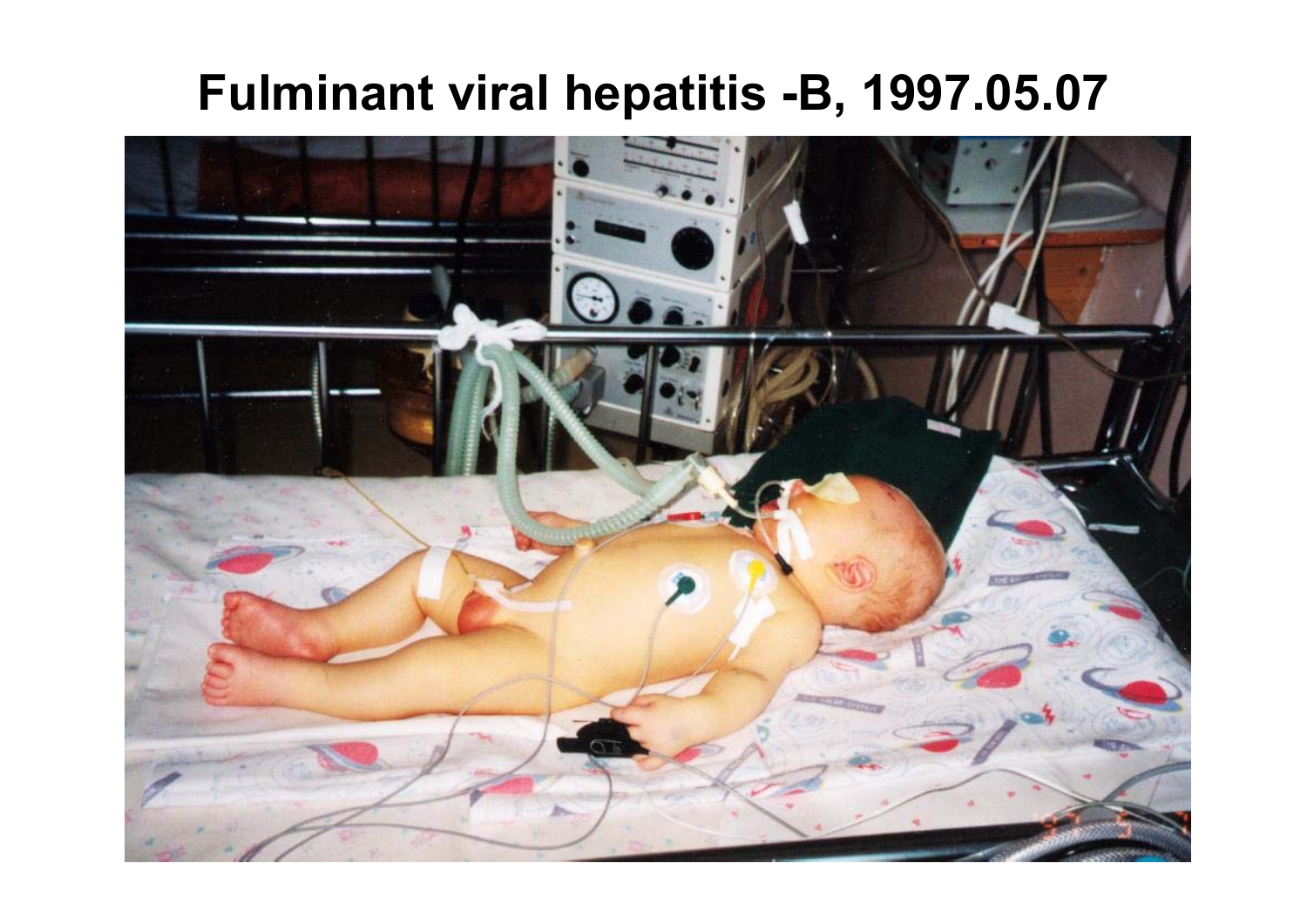

\*BCG-1 at the age of 11 months additional dose of BCG if no post-vaccinal scar is documented \*\*MMR-2 if not vaccinated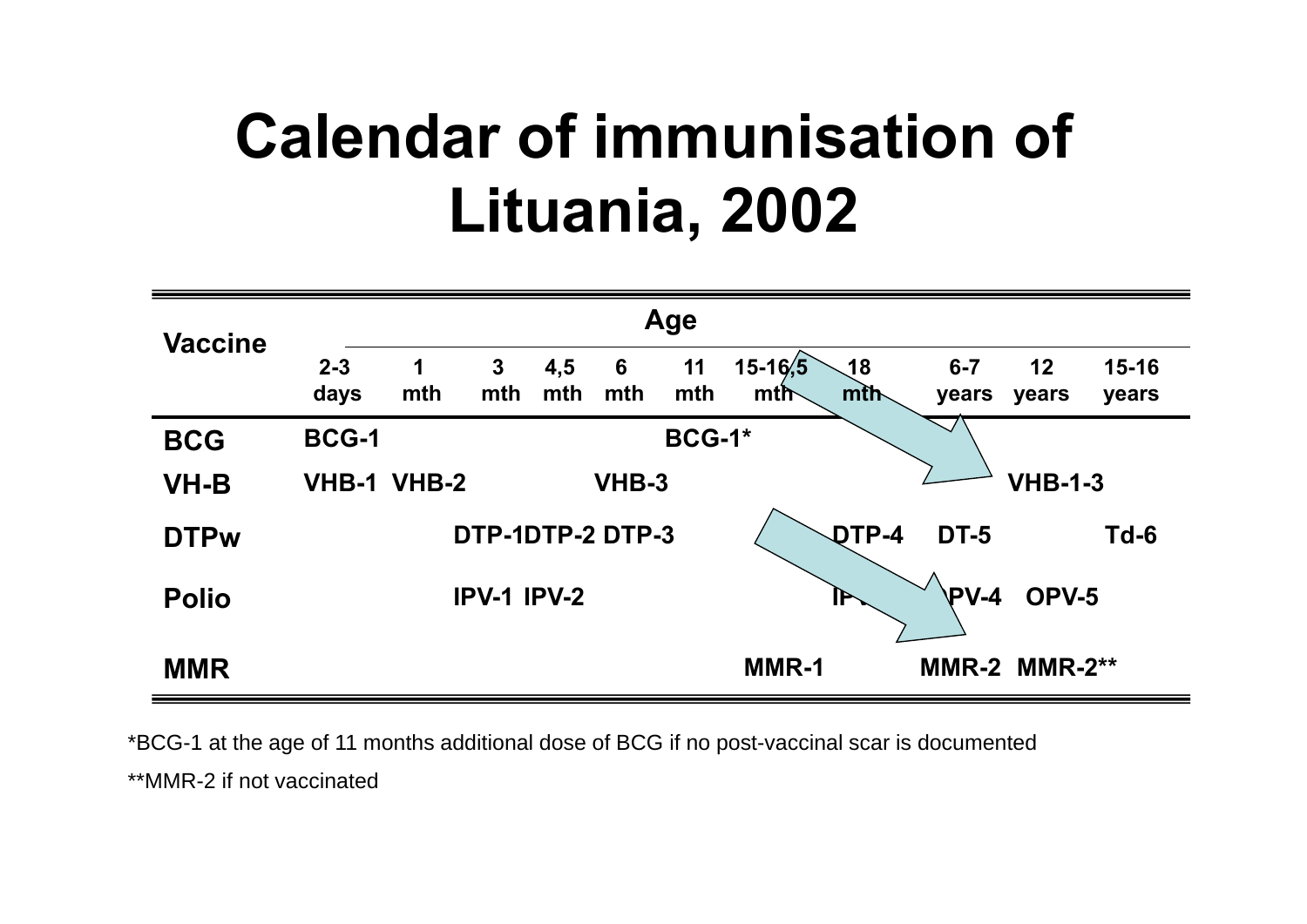

 $\bullet$  **IPV\* can also be given at the age of 6 months if combined vaccines containing IPV are used**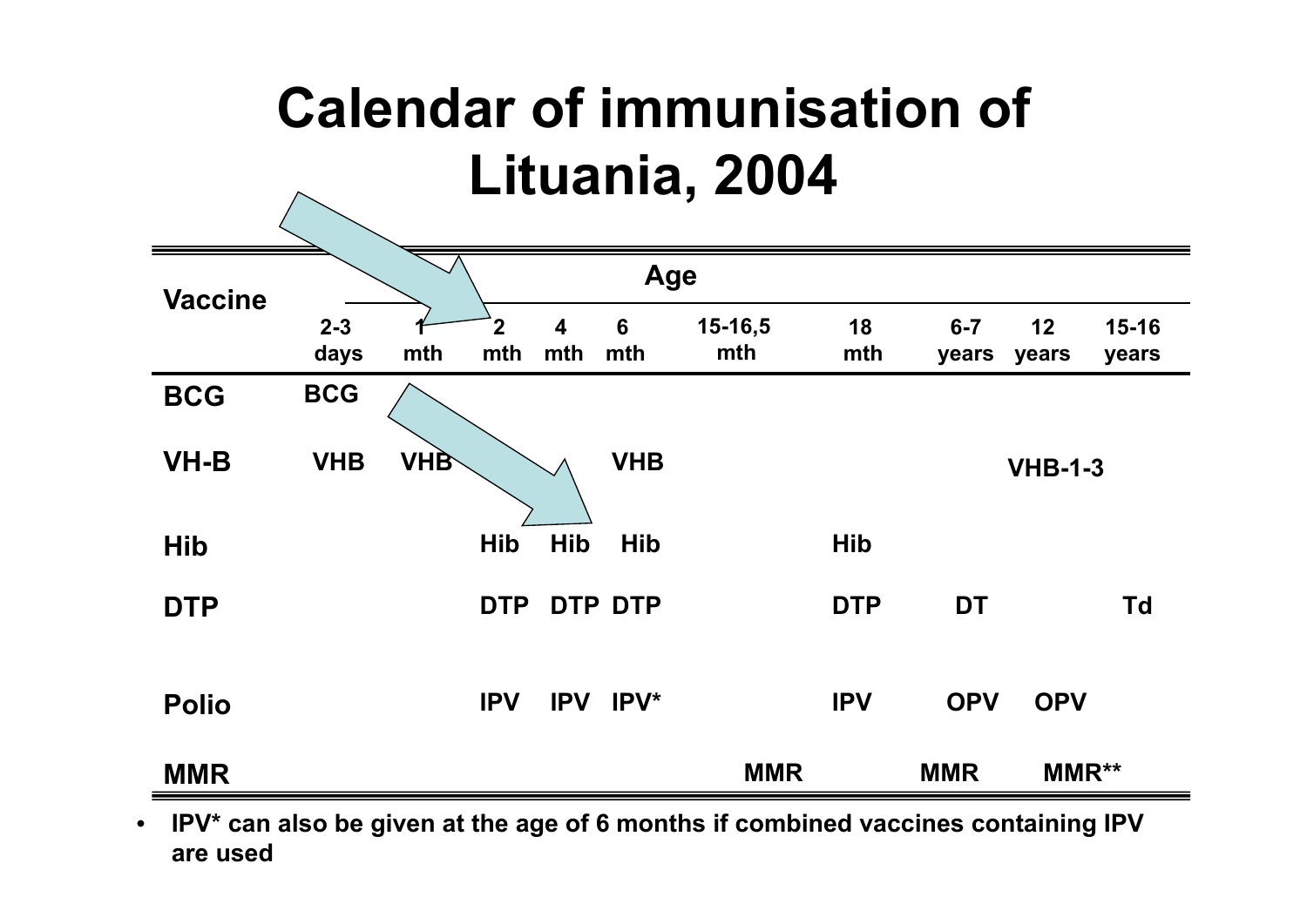| <b>Vaccine</b> |                 |            |                       |                         | Age                    |                |                    |                  |                |                    |
|----------------|-----------------|------------|-----------------------|-------------------------|------------------------|----------------|--------------------|------------------|----------------|--------------------|
|                | $2 - 3$<br>days | 1<br>mth   | 2 <sup>2</sup><br>mth | $\boldsymbol{4}$<br>mth | $6\phantom{1}6$<br>mth | 15-16,5<br>mth | 18<br>mth          | $6 - 7$<br>years | 12<br>years    | $15 - 16$<br>years |
| <b>BCG</b>     | <b>BCG</b>      |            |                       |                         |                        |                |                    |                  |                |                    |
| <b>VH-B</b>    | <b>VHB</b>      | <b>VHB</b> |                       |                         | <b>VHB</b>             |                |                    |                  | <b>VHB-1-3</b> |                    |
| <b>Hib</b>     |                 |            | Hib                   | Hib                     | Hib                    |                | $H^{\prime\prime}$ |                  |                |                    |
| <b>DTP</b>     |                 |            |                       |                         | <b>DTPa DTPaDTPa</b>   |                | <b>DTPa</b>        | <b>DTPa</b>      |                | <b>Td</b>          |
| <b>Polio</b>   |                 |            | <b>IPV</b>            | <b>IPV</b>              | IPV*                   |                | <b>IPV</b>         | <b>IPV</b>       |                |                    |
| <b>MMR</b>     |                 |            |                       |                         |                        | <b>MMR</b>     |                    | <b>MMR</b>       |                | MMR**              |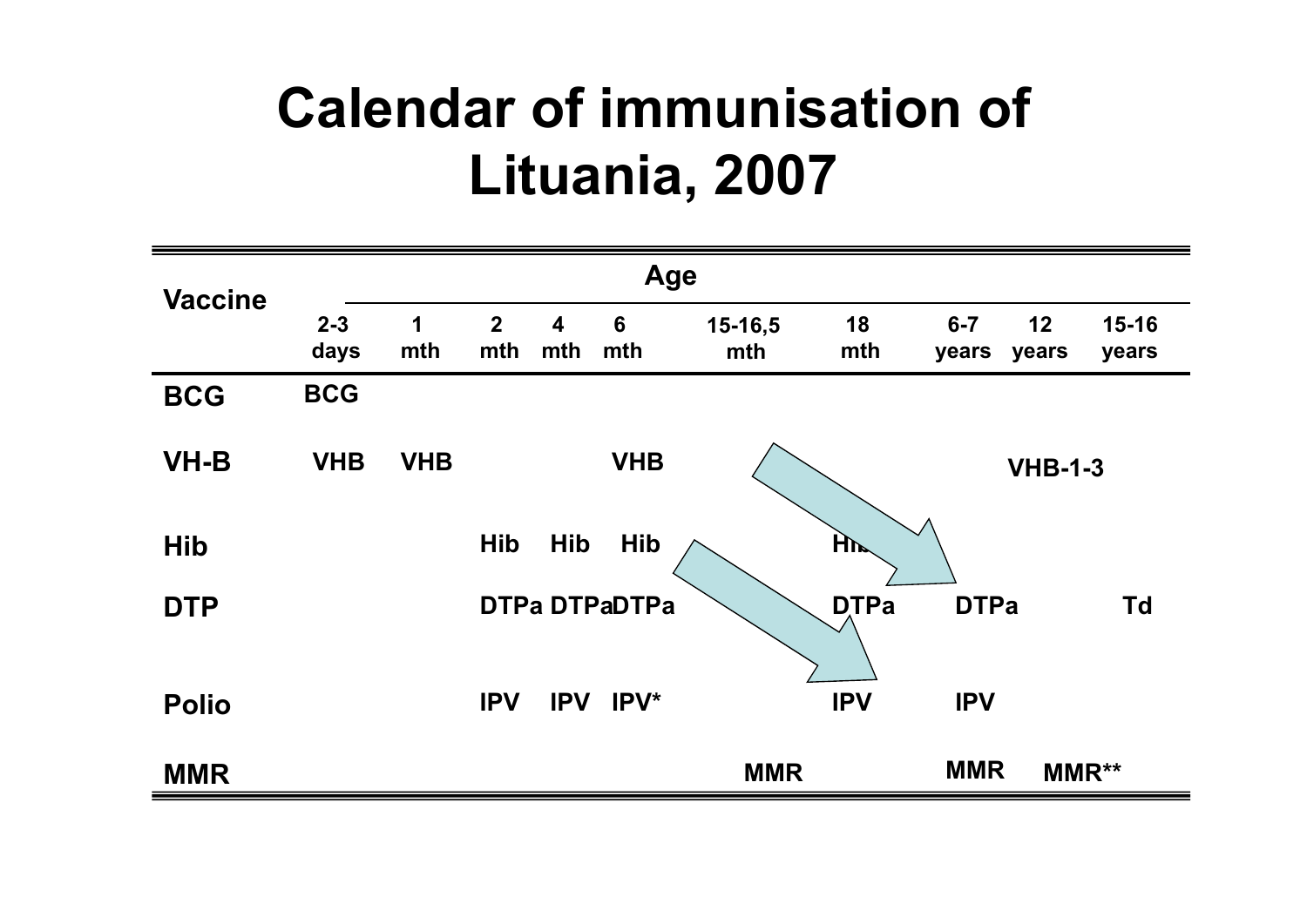| <b>Vaccine</b> |             |                 |            |                       |                                | Age                   |            |                         |             |                  |                |                    |
|----------------|-------------|-----------------|------------|-----------------------|--------------------------------|-----------------------|------------|-------------------------|-------------|------------------|----------------|--------------------|
|                | $24$<br>hrs | $2 - 3$<br>days | 1<br>mth   | $\overline{2}$<br>mth | $\overline{\mathbf{4}}$<br>mth | $6\phantom{1}$<br>mth | mth        | 12-15 15-16,5 18<br>mth | mth         | $6 - 7$<br>years | 11<br>years    | $15 - 16$<br>years |
| <b>BCG</b>     |             | <b>BCG</b>      |            |                       |                                |                       |            |                         |             |                  |                |                    |
| <b>VH-B</b>    | <b>VHB</b>  |                 | <b>VHB</b> |                       |                                | <b>VHB</b>            |            |                         |             |                  |                |                    |
| <b>Hib</b>     |             |                 |            | Hib                   | Hib                            | Hib                   |            |                         | Hib         |                  |                |                    |
| <b>DTP</b>     |             |                 |            |                       |                                | <b>DTPa DTPaDTPa</b>  |            |                         | <b>DTPa</b> | <b>DTPa</b>      |                | <b>Tdap</b>        |
| <b>Polio</b>   |             |                 |            | <b>IPV</b>            | <b>IPV</b>                     | <b>IPV</b>            |            |                         | <b>IPV</b>  | <b>IPV</b>       |                |                    |
| <b>PCV</b>     |             |                 |            |                       |                                | PCV PCV               | <b>PCV</b> |                         |             |                  |                |                    |
| <b>MMR</b>     |             |                 |            |                       |                                |                       |            | <b>MMR</b>              |             | <b>NR</b>        |                |                    |
| <b>HPV</b>     |             |                 |            |                       |                                |                       |            |                         |             |                  | <b>HPV 1+2</b> |                    |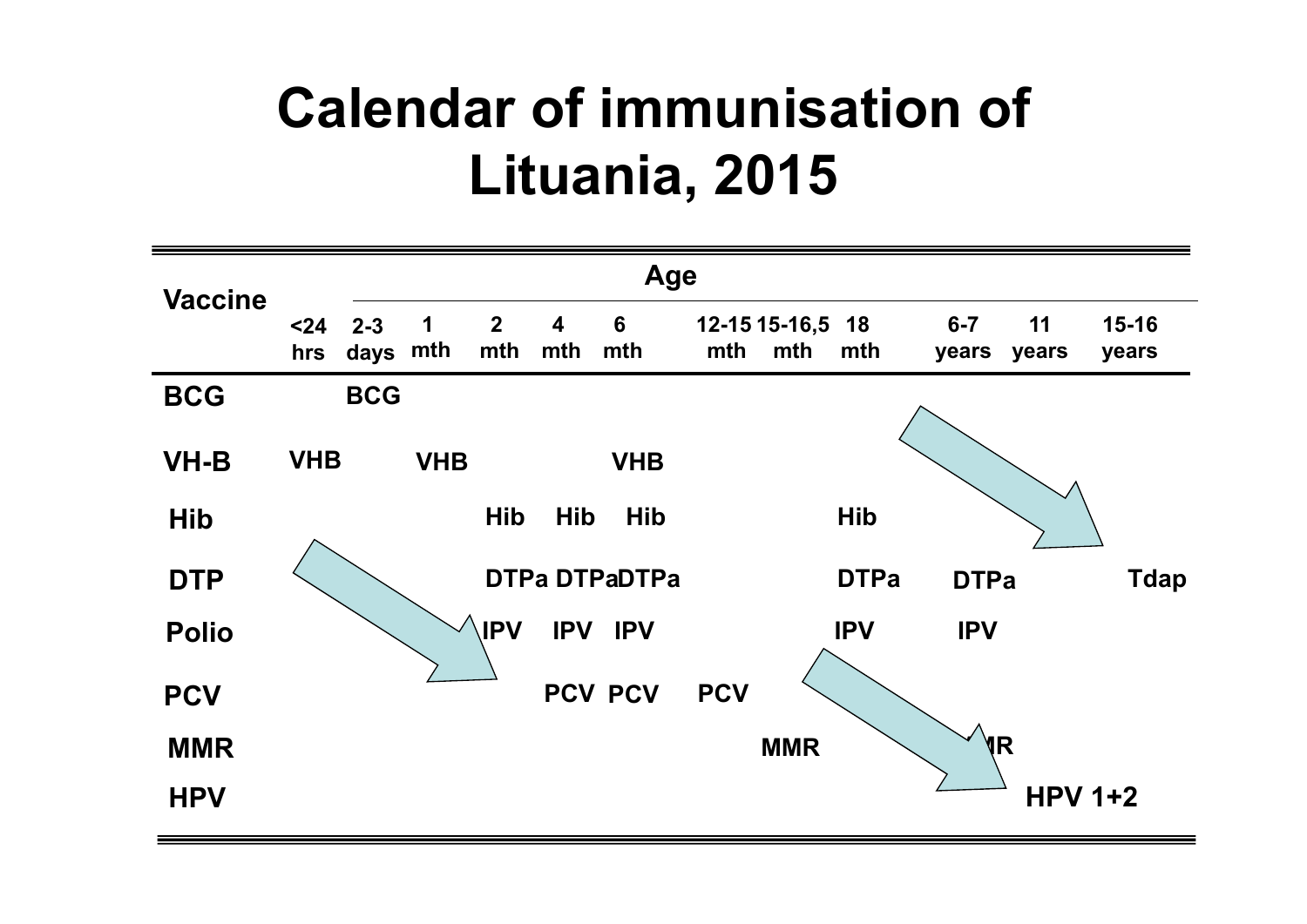## **anti-HBs after HEVAC-B vaccination1980-1981, Germany**



**V.Usonis, hab.dr.disertacija, 1990**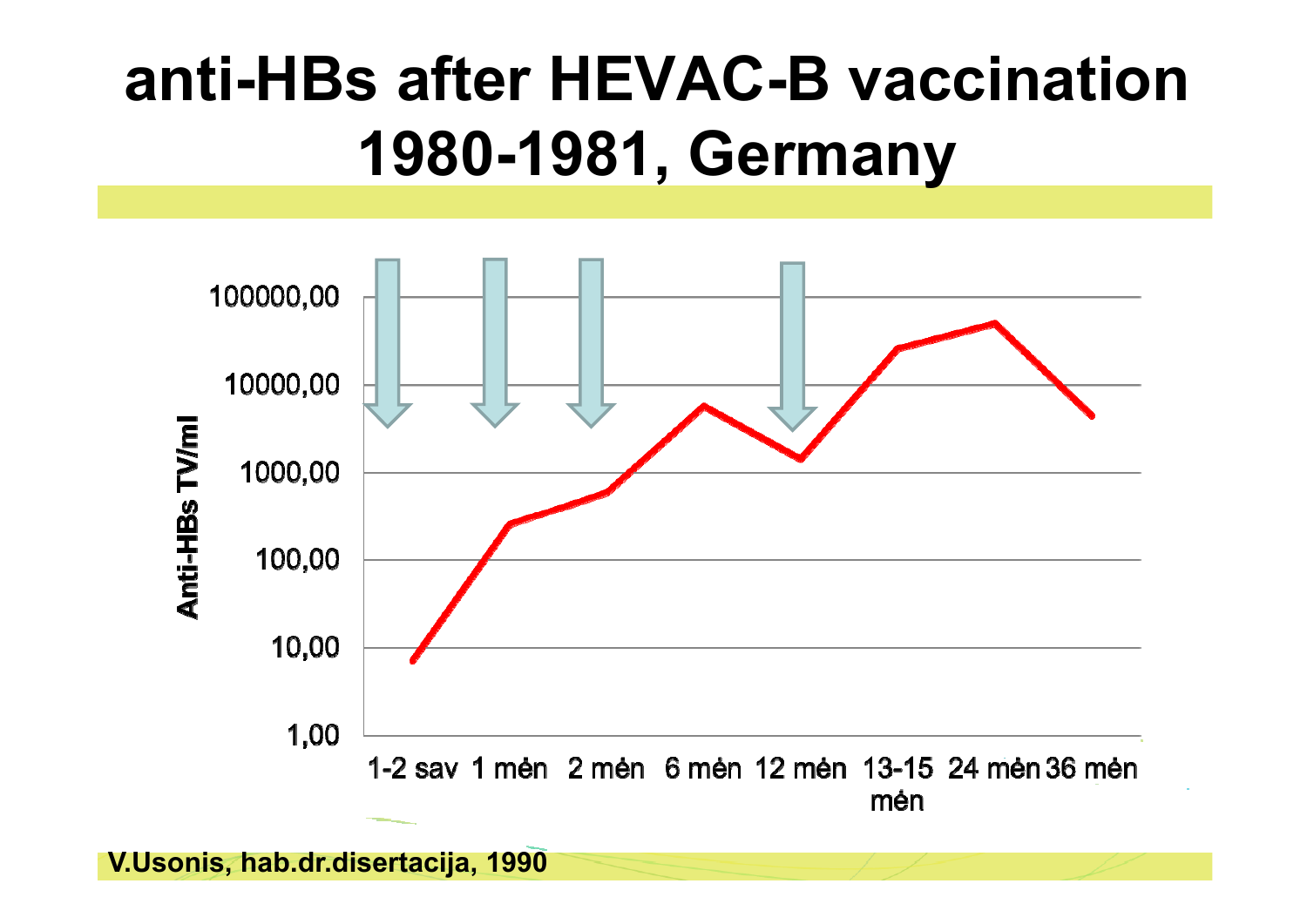## **example anti-HBs after vaccination**

- 1985 3 doses of HEVAC-B Pasteur – anti-HBs ~ 600 TV/ml
- ~2000 anti-HBs detected
- 2011.03.29:
	- –HBsAg - Neg, anti-HBc- Neg, anti-HBs–6,4mIU/ml
	- –Engerix 20mkg vaccine
- 2011.04.06:
	- anti-HBs >1000 mIU/ml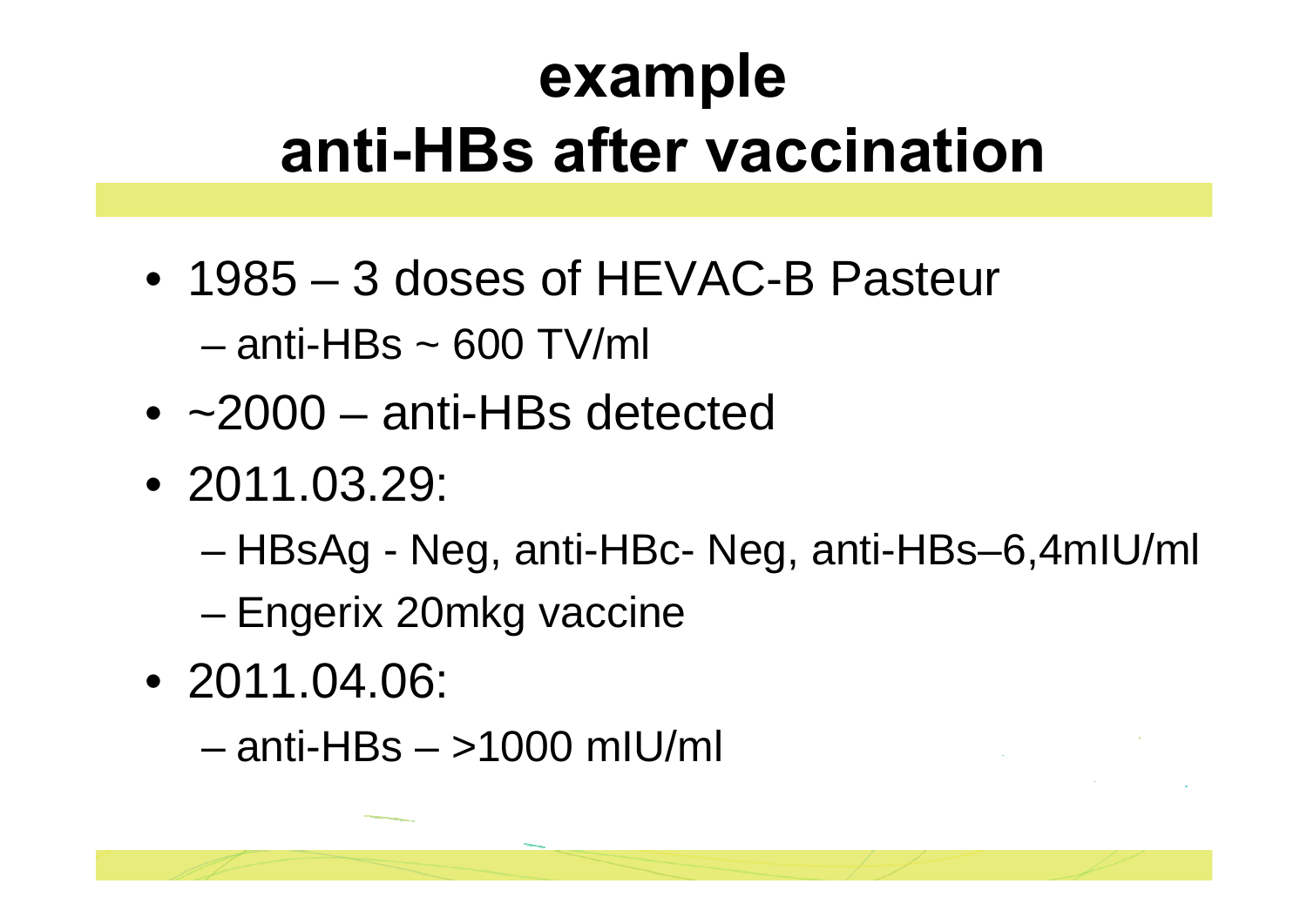#### **Vaccine preventable diseases in Lituania before introduction of vaccination and in 2007 (ULPKC)**

| <b>Disease</b>                      | No of cases before<br>vaccination (years) | No of cases<br>in 2007 | <b>Reduction (%)</b> |
|-------------------------------------|-------------------------------------------|------------------------|----------------------|
| <b>Diphtheria</b>                   | 1484<br>(1950-1952)                       | $\boldsymbol{0}$       | 100                  |
| <b>Pertussis</b>                    | 8 3 1 9<br>(1957-1959)                    | 18                     | 99                   |
| <b>Tetanus</b>                      | 37<br>(1952)                              | 1                      | 97                   |
| <b>Poliomyelitis</b><br>(paralytic) | 315<br>(1955-1957)                        | $\boldsymbol{0}$       | 100                  |
| <b>Measles</b>                      | 18917<br>(1963-1965)                      | $\boldsymbol{0}$       | 100                  |
| <b>Mumps</b>                        | 15 511<br>(1975)                          | 81                     | 99                   |
| <b>Rubella</b>                      | 22 911<br>(1979)                          | 13                     | 99                   |
| <b>Hepatitis B</b>                  | 1823<br>$(1978 - 1980)$                   | 83                     | 96                   |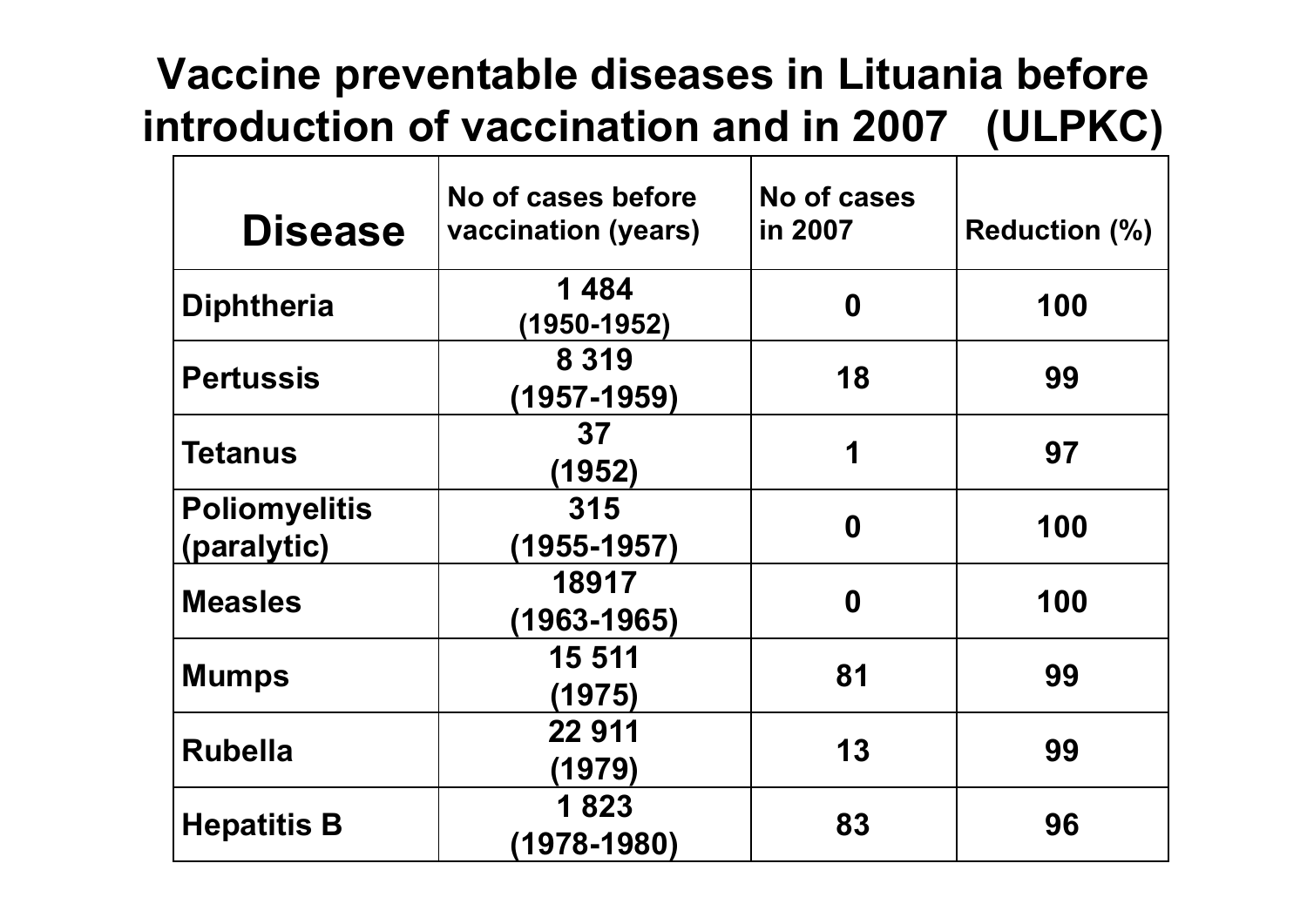### **Vaccine preventable diseases in Lituania 2003–2014**

|                    |               |               |               |               |              | Number of cases (per 100 thousand) per yar |               |              |           |                              |                          |                          |
|--------------------|---------------|---------------|---------------|---------------|--------------|--------------------------------------------|---------------|--------------|-----------|------------------------------|--------------------------|--------------------------|
| <b>Disease</b>     | 2003.         | 2004          | 2005          | 2006          | 2007         | 2008                                       | 2009          | 2010         | 2011      | 2012                         | 2013                     | 2014                     |
| Diphtheria         | 0(0.00)       | 0(0.00)       | 0(0.00)       | 0(0.00)       | 0(0.00)      | 2(0.06)                                    | 0(0.00)       | 0(0.00)      | 1(0.03)   | 0(0.00)                      | 0<br>(0.00)              | $\overline{0}$<br>(0.00) |
| Pertussis          | 5(0.14)       | 48 (1.42)     | 64 (1.87)     | 6(0.18)       | 17<br>(0.50) | 51(1.51)                                   | 233<br>(6.96) | 19<br>(0,57) | 30 (0.30) | 154<br>1 death<br>(5.15)     | 65<br>(2.21)             | 143<br>(4.86)            |
| <b>Tetanus</b>     | 4(0.12)       | 1(0.03)       | 4(0.12)       | 3(0.09)       | 1(0.03)      | 1(0.03)                                    | 0(0.00)       | 2(0.06)      | 2(0.06)   | 2(0.07)                      | $\overline{2}$<br>(0.07) | 1<br>(0.03)              |
| Polio              | 0(0.00)       | 0(0.00)       | 0(0.00)       | 0(0.00)       | 0(0.00)      | 0(0.00)                                    | 0(0.00)       | 0(0.00)      | 0(0.00)   | 0(0.00)                      | $\Omega$<br>(0.00)       | $\overline{0}$<br>(0.00) |
| Measles            | 1(0.03)       | 1(0.03)       | 1(0.03)       | 1(0.03)       | 0(0.00)      | 1(0.03)                                    | 0(0.00)       | 2(0.06)      | 7(0.22)   | 2(0.07)                      | 35<br>(1.19)             | 11<br>(0.37)             |
| <b>Mumps</b>       | 285<br>(8.23) | 279<br>(8.10) | 101<br>(2.95) | 74 (2.17)     | 81<br>(2.39) | 82 (2.44)                                  | 74 (2.21)     | 87<br>(2.61) | 64 (1.97) | 62(2.07)                     | 67<br>(2.28)             | 45<br>(1.53)             |
| Rubella            | 170<br>(4.91) | 93 (2.70)     | 118<br>(3.44) | 110<br>(3.23) | 13<br>(0.38) | 0(0.00)                                    | 0(0.00)       | 2(0.06)      | 0(0.00)   | 0(0.00)                      | $\overline{2}$<br>(0.07) | $\mathbf 0$<br>(0.00)    |
| <b>Hepatitis B</b> | 175<br>(5.10) | 187<br>(5.51) | 141<br>(4.21) | 107<br>(3.26) | 84<br>(2.59) | 90(2.81)                                   | 58 (1.83)     | 71<br>(2.26) | 60 (1.97) | 33(1.10)                     | 35<br>(1.19)             | 26<br>(0.88)             |
| Hib                | 4(0.12)       | 8(0.23)       | 22 (0.64)     | 11(0.32)      | 26<br>(0.77) | 4(0.12)                                    | 2(0.06)       | 2(0.06)      | 3(0.09)   | 3(0.10)                      | $\overline{2}$<br>(0.07) | 3<br>(0.10)              |
|                    |               |               |               |               |              |                                            |               |              |           | Source - http://www.ulac.lt/ |                          |                          |